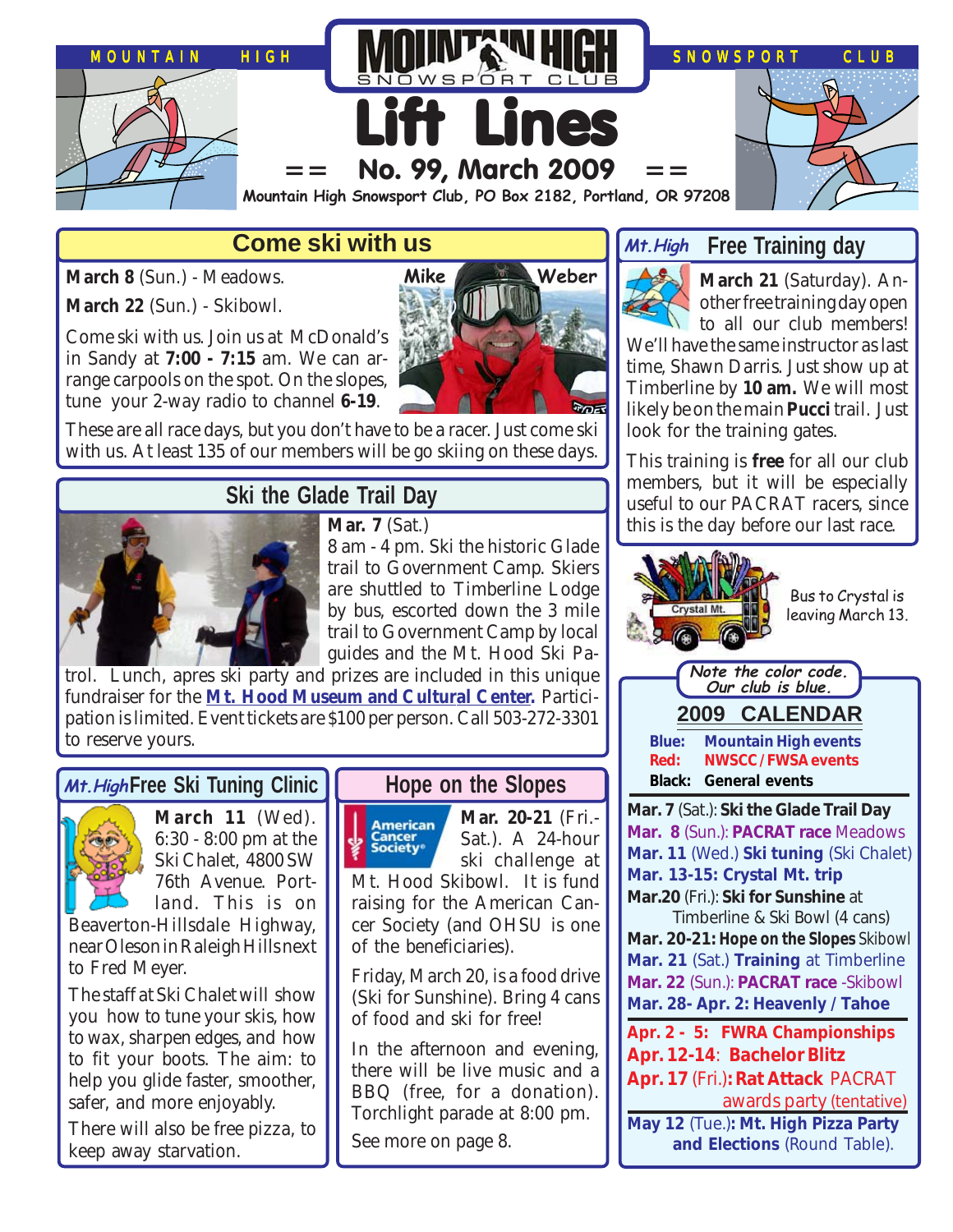#### *MOUNTAIN HIGH* **Recent Events** *SNOWSPORT CLUB*

### page 2 Lift Lines 99, March 2009

#### **Mt.High**

## **Schweitzer Mt and 49º North trip**

**Feb. 18-22, 2009.** About 30 of our members spent 3 days/nights at Schweitzer Mt. (Idaho), followed by a day at 49 Degrees North (in Washington). The bus ride was fun, as usual, with short, funny videos, with people telling jokes, and sharing food. Richard Horner brough his guitar, and formed a band on the spot "Rich and the Bitches", and the band collectively wrote a song about us "Born to Ski Schweitzer".









Jokes and songs on the bus. Only a small part of the front side of Schweitzer Mt.





**Get down, so we can see the view!!!**

See more photos at **[www.mthigh.org/PhotosRecent.htm](http://www.mthigh.org/PhotosRecent.htm)**.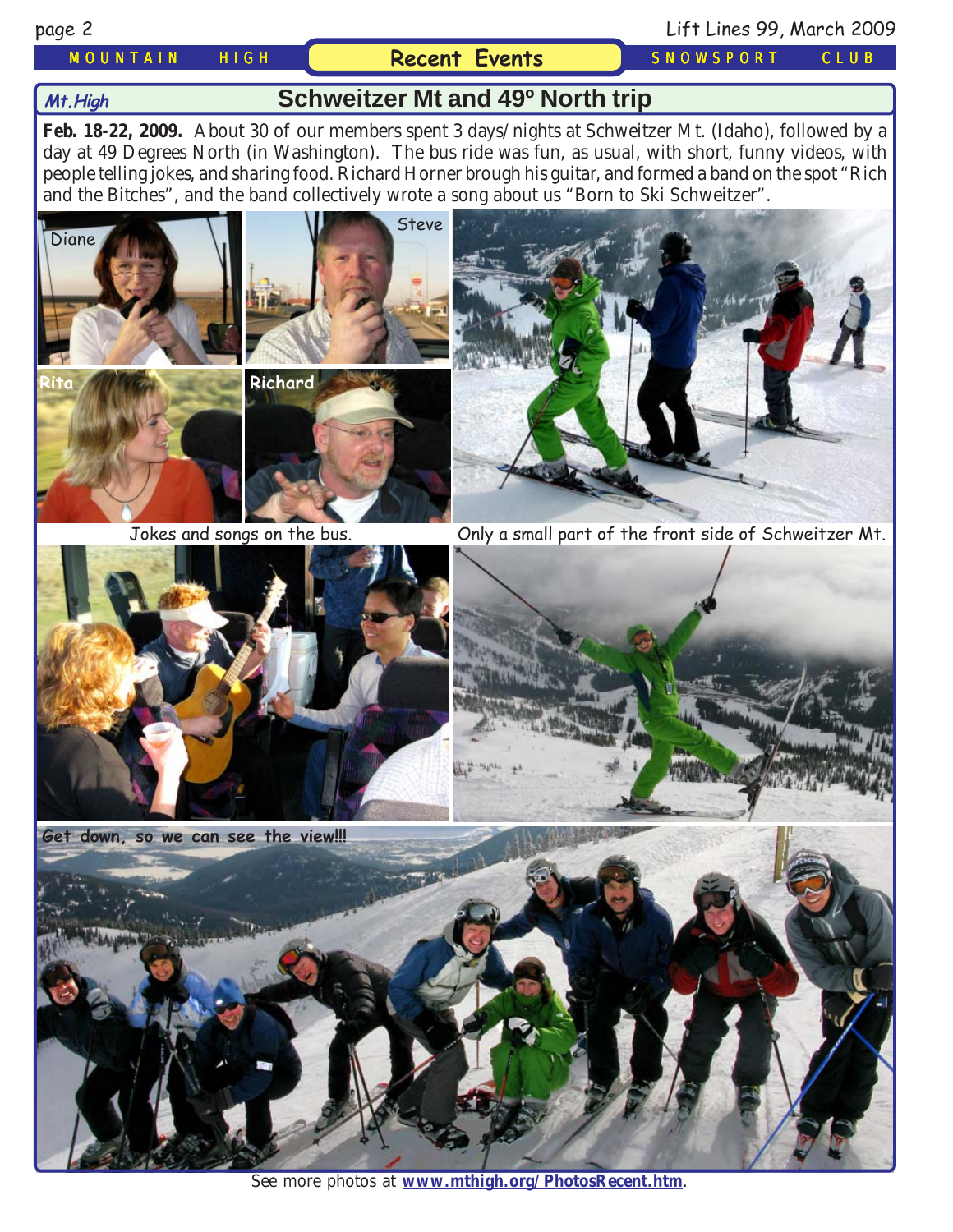*MOUNTAIN HIGH*

**Recent Events** *SNOWSPORT CLUB*

# **Schweitzer Mt. continued:**



Wally and Bill on the back side (North bowl) Selkirk Lodge





Moniquea skied with her arm in a sling!!!





# **49º North**





Everybody loved 49 Degrees North. The trees were even better than at SchweitzerMt., especially in Cy's Glades, also known as the 7 Deadly Sins. Kay loved it. He said:

"I had my epiphany at 49º North. I chose to ski 'Pride'. I made 3 good turns. Then, on the 4th one, I crossed my tips, and down I went. I guess Pride taught me a lesson in humility."

We also rang the Nordic god's bell, which probably means we'll have the good luck to return to 49 Degrees North some day -- soon!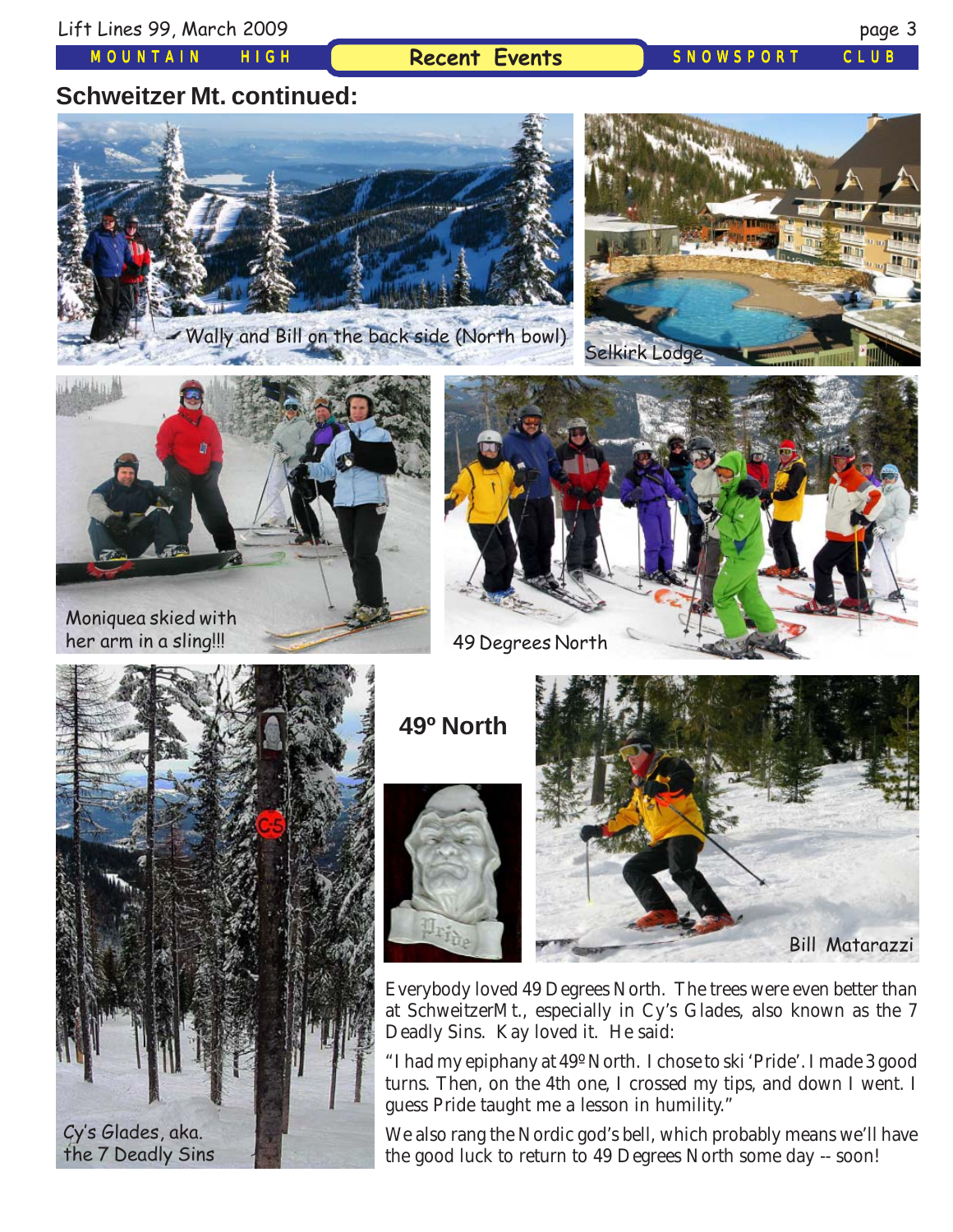#### *MOUNTAIN HIGH* **Recent Events** *SNOWSPORT CLUB*

#### page 4 Lift Lines 99, March 2009

### **"White" Chocolate Party - Photos by John Jessen and Emilio**

**February 28** (Saturday) - at Terry White's place.

The club provided hors d'ouevres, champagne, and soft drinks. Several people brought chocolate desserts. Everybody had fun. Debbi Kor led us into a quiz-type game, which was won by Lisa and Harry, who answered all the questions. There were prizes for the most chocolaty dessert, the most decadent, and the most creative.



Marsha, Dave, Stevie, Diana, and Bruce. Patti, Debbi, Gerry, Edie, and Steve





Harry, Debbi and Lisa. Judges: Emilio and Alice, fought over it. Judges finally agree!





Most Decadent prize: Edie & Steve (with Elisabeth in the middle).





Most creative: Stevie. Most Chocolatey: Diana.

## **Ski for Sunshine - Food drive.**

**Mar. 20 (Friday).** Get a free all-day **Fusion Pass** on this Friday at **Skibowl** and **Timberline**, in exchange for **4** cans of food. Simply bring your nonperishable cans of food to the Sunshine Division trucks in the parking lot. Foods especially needed: **breakfast cereal, foods high in protein (like tuna and peanut butter). whole-grain pasta, canned veggies and fruit.**



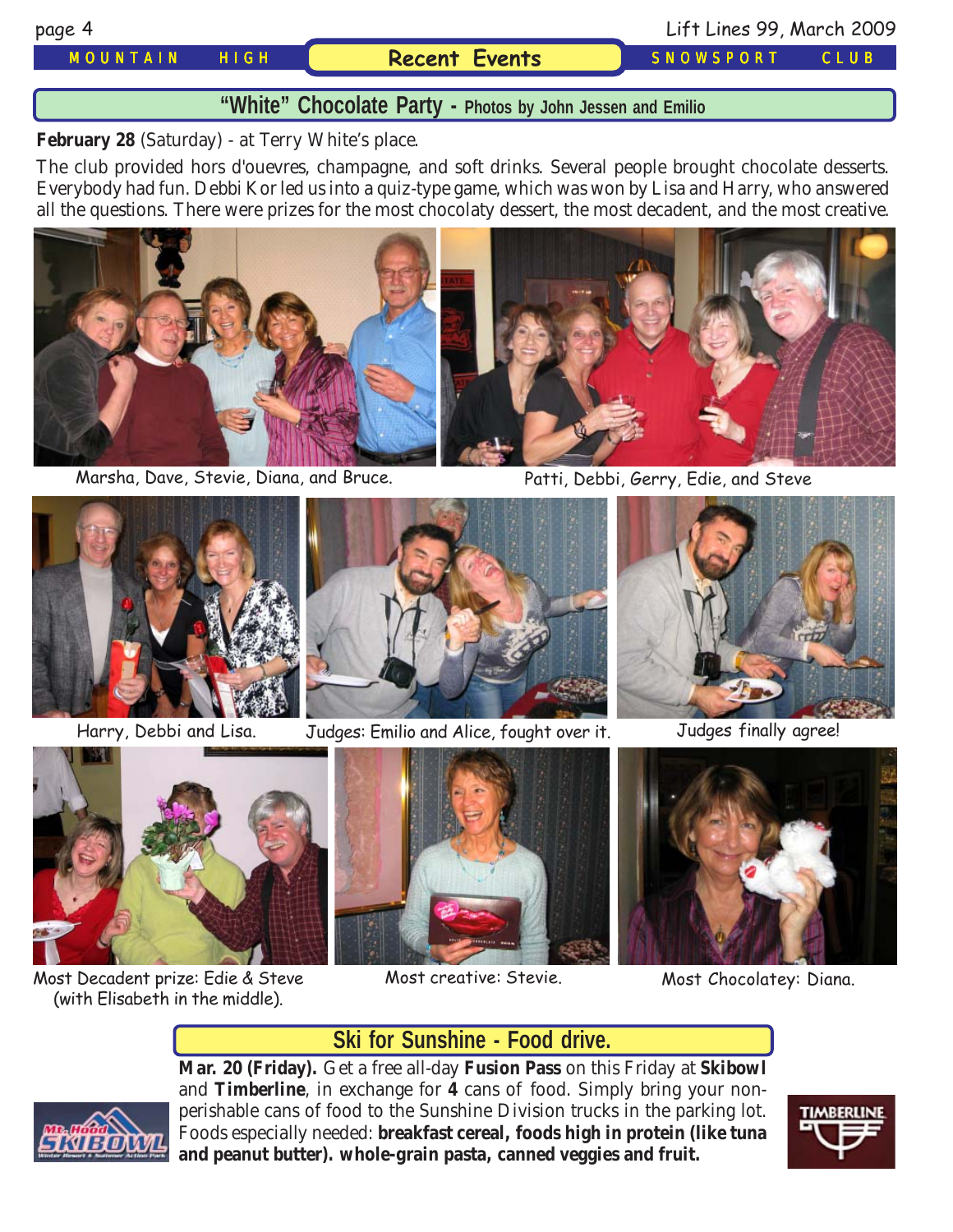*MOUNTAIN HIGH*

#### **PACRAT Racing** *SNOWSPORT CLUB*

# **PACRAT News**

**Pacific NW Area Clubs Recreational Alpine Teams**



**SKI TUNING**

**March 11** (Wed.) Our Racing Director, Bruce Ellison has arranged a ski turning clinic for us!

Learn how to wax your skis, and how to sharpen your edges, so they will hold better on ice. Also, how to prepare your skis for a race.

Come to the **Ski Chalet**, 4800

SW 76th Avenue. Portland, on Wednesday, March 11, 6:30 pm - 8:00 pm. There will be some free pizza! Mt. High Racing Director

Contact Bruce at 503-697-7892, **[Yuffiet@comcast.net](mailto:Yuffiet@comcast.net)**.



**Gordon Lusk** Mt. High Vice-President

#### **RACE TRAINING**

**March 21** (Sat.) Our Mt. High club Vicepresident, **Gordy**, has set up another training day, by popular demand.

This will be held at Timberline, Saturday, March 21, starting at 10 am. This is just a day before our last race (the next day at Skibowl).

Contact **Gordy**: 503-804-8363, **[GordyLusk@hotmail.com.](mailto:gordylusk@hotmail.com)**

See more info about recreational PACRAT Racing at **[www.mthigh.org/Racing.htm](http://www.mthigh.org/Racing.htm)**.



# **Sunday Morning Christian Devotional**

**Doug Pilcher**, a veteran PACRAT racer and one of our Mountain High members, has offered to lead a devotional Bible study on Sunday mornings, before each race.

If you would like to participate, please arrive early at the ski area. We'll gather at **7:30 am**, in the day lodge. For the **Meadows** race, on March 8, let's gather on the top floor, in the glass-covered span bridging the North and South Lodge,

Don't be shy. This is open to everyone. You don't need to be a racer to participate. Even if you are a bit late, just come. Contact Doug at: **Doug [PilchD@molalla.net](mailto:PilchD@molalla.net)**, or 503-759-4899, or 503-799-6201 (cell).

| <b>2009 PACRAT Race Dates</b>            |                                                      |  |  |  |  |
|------------------------------------------|------------------------------------------------------|--|--|--|--|
| Date                                     | Location                                             |  |  |  |  |
|                                          | January 11 Race 1: Timberline                        |  |  |  |  |
|                                          | January 25 Race 2: Mt. Hood Meadows                  |  |  |  |  |
|                                          | February 15 Race 3: Timberline                       |  |  |  |  |
| March 8                                  | Race 4: Mt. Hood Meadows                             |  |  |  |  |
| March 22                                 | Race 5: Ski Bowl                                     |  |  |  |  |
| March 29                                 | Make up race, Timberline; only if a race is canceled |  |  |  |  |
| April 4-6                                | FWRA Championships, Northstar-at-Tahoe               |  |  |  |  |
| April 17 (tent.) Rat Attack Awards Party |                                                      |  |  |  |  |

#### **FWRA CHAMPIONSHIPS**

**April 3 - 5, 2009.** Every year, our PACRAT racers have the opportunity to spend a fun weekend racing in a longer, more challenging course, in a true FIS **Slalom** and **Giant Slalom** at the Far West Championships.

This year, the event is held at **Northstar-at Tahoe**, in California. The registration fee is **\$45** for the whole weekend (both races).

You can do this weekend trip on its own, or you can do it as an extension of our Heavenly/Tahoe trip. See page 10 for more info about that.

Contact **Gordy** for more info at: 503-804-8363, **[GordyLusk@hotmail.com](mailto:gordylusk@hotmail.com).**

Also, see more info on our web site at: **[www.mthigh.org/Trips.htm#Far\\_West\\_Championships](http://www.mthigh.org/Trips.htm#Far_West_Championships)**



**Don't sleep in this Sunday, March 8. Daylight Savings Time begins. Set your watch an hour ahead!**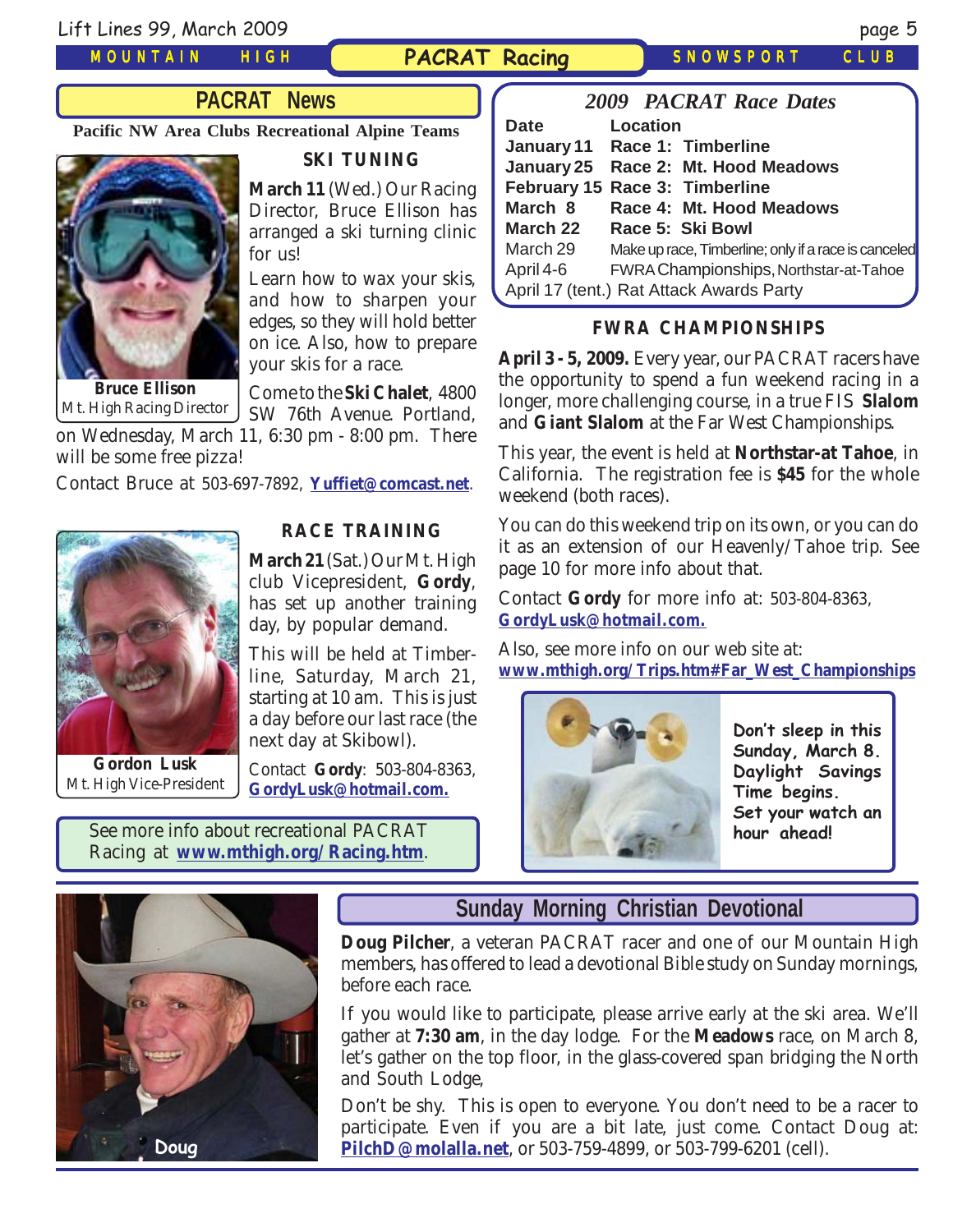#### *MOUNTAIN HIGH* **Around the Northwest** *SNOWSPORT CLUB*

### **Skiing to the corner store, and to Happy Hour!**



Just before Christmas, remember no one could get out if they live above 500'! The driveway at our house had ten inches of snow. At one point, Chuck and I finally had enough of "good housekeeping", so we strapped on our XC skis and went down the hill to run some errands. The bank closed early because of the bad weather. So, we went to Safeway, put the skis in our shopping cart and off we

went, got some groceries got lots of looks, but no comments ( kinda like in those hidden camera movies).

Being in such good spirits, we then decided to have Happy hour at Ruby Tuesdays. We checked our skis with the bartender, and still no comment (she probably thought she was on a hidden camera movie). One customer made a remark "Here comes the tough crowd". We had our drinks, some food and an hour later went back up the hill! After 2 Apple Martinis, that hill was so much steeper and sooo long! However the moon shined bright, the stars even brighter, ... but that could have been the Apple Martinis. The whole adventure took us about 6 hours! It was great! **--** *Elisabeth Fontaine*



Chuck adds: "What was neat, and we both liked, was the trip through the neighborhood which was all lit up with Christmas decorations. I enjoyed the fresh air and the challange of the change. It was a change to go about Safeway shoppping with our xc and pack in the shopping cart. The trip back, after two pints and the martinis, the fresh air felt good. In all, it was refreshing, after the loss of power to the house, to get out and do something different."

## **Hitchhiking to Timberline**

The skiing was free at Timberline, on Friday, Feb. 28, thanks to the Vitamin Water promotion.So many people went up to Timberline that the parking lot filled up and they closed the road to Timberline. So, I parked in the rest-area at the bottom of the Summit ski area (in Government Camp). Then I hitchhiked up to Timberline. A kind Timberline employee with a pickup truck gave a lift to 4 of us hitchhikers.

Of course, this meant I had the pleasure of skiing all the way back to Government Camp at the end of the day, following the **Alpine trail**. My only regret is that I forgot my camera in the car! It was such a gorgeous sunny day, with deep blue sky, and just an occasional bit of mist around the summit of Mt. Hood, which gave it a mystical appearance. NOTE: The Vitamin Water promotion may happen again next year. Stay tuned.

*- Emilio Trampuz*

## **Northwest Ski Challenge - by David Schor**

**Ski or ride any 5 or more resorts in Oregon, Washington and/or Idaho during the 2008- 2009 ski season to be eligible to win a prize.** The more ski areas you visit, the more valuable the prizes.

Help the smaller areas by visiting them, and help yourself to some fresh slopes and lower prices. Plus, win a prize! Just save your lift tickets.

To qualify for a prize, you need to submit your lift tickets (or receipts) to: NWSCC, PO Box 1915, Portland OR 97207.

More info on our Council's web site: **[NWskiers.org](http://www.nwskiers.org/)**. For more info, contact **Steve Coxen**, 503-679-9022, or by email to: **[sacoxen@aol.com](mailto:sacoxen@aol.com)**. See the **[Articles](http://www.mthigh.org/Articles.htm)** page on the Mt. High web site for last year adventures.

**Avalanche Awareness 101**

**Feb 21, 2009** (Saturday) and

**March 21, 2009** (Saturday)

7:00 pm at the Mt. Hood Museum in Government Camp.

A free class on Avalanche Awareness is presented by **Roland Emetaz** of the Northwest Weather and Avalanche Center, and **Jim Thorten** of the U.S. Forest Service. The event will occur at and is sponsored by, the Mount Hood Museum and Cultural Center.

Find out how local terrain, snow cover, weather and human factors all contribute to avalanche danger. Learn what clues to look for, what gear to take, routes to follow, and what to do if your or your companions are caught in an avalanche.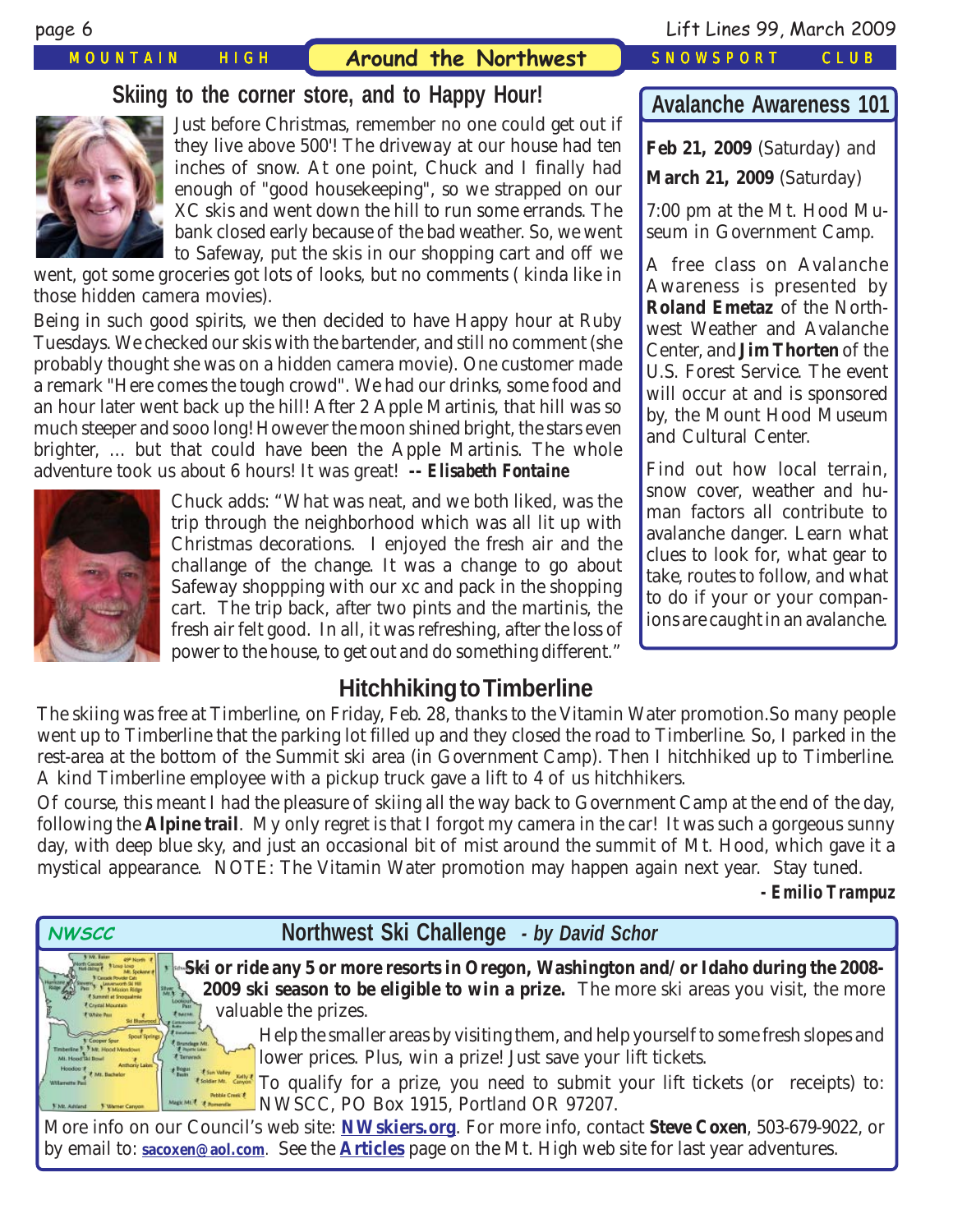Lift Lines 99, March 2009 page 7

*MOUNTAIN HIGH*

**Fun Skier** 

Club **MOUNTAIN HIGH SNOWSPORT CLUB** 

The bearer of this eard is a member of Far West Ski Association<br>and entitled to all the benefits associated with membership in FWSA.<br>This card is non-transferable, Photo ID is required.

**FWSA** 2005-2006 **Membership Card** Expires September 30, 2006<br>www.fwsa.org

#### **Club News**

*SNOWSPORT CLUB*

# **Membership Cards**



Member ID\_

Name

Most people have already picked up their membership card in person at the **Membership party** or **Ski Fair**. If you did not get one, we'll mail it to

you. Please send your mailing address to Elaine Bock, **[SeawitchPdx@aol.com](mailto:seawitchpdx@aol.com)**, or to: **Mountain High Snowsport Club**, PO Box 2182, Portland, OR 97208.

# **Free \$kiing corner: Cheap tickets**



To combat high lift ticket prices, you can try hoofing it up the hill, using skins and alpine touring gear.

Or check out the long list of **free** of **half-price** offerings we published on our web site at: **[www.mthigh.org/Lift-tickets.htm](http://www.mthigh.org/Lift-tickets.htm)**.

### **Buses to Mt. Hood Meadows**

**1. Buses** to Meadows will run on Fridays from the Mountain Shop, and on weekends and holidays from Tualatin and Gateway Park & Rides. Cost: \$79 includes both bus and lift ticket. See Meadows web site.

2. The **Ski/Board club** at a Portland high school is looking to fill up it's bus. They pick up from SW 12th and Main, downtown Portland, at 10:15 am on Sunday mornings (to leave by 10:30), drive up to Mt. Hood Meadows, and return to Portland by 8:30 pm. At \$20, it'sthe cheapest bus rate in town! Contact Austen at: **[skiboardclub@gmail.com](mailto:skiboardclub@gmail.com)** More info at: **<http://portlandskiboardclub.blogspot.com/>**

# **Mt. High Man of the Year**



**Gordon Lusk** Mt. High Vice-President

**Gordon Lusk** (aka. "**Gordy**") is our man of the year. He has been active in our club for many years as Racing Director, then Vice-President, and also a Rafting trip organizer. And he continues to organize our free training days. Also, he is involved with almost every aspect of running our club, participating without fail at every one of our monthly meetings.

## **Mt. High Woman of the Year**



**Marsha Cosgrove** Social Activities Director

**Marsha Cosgrove** is our woman of the year. She has been active in our club since the earliest days, serving as Secretary and Trip organizer for the then "Edgeset" club. Currently, she is our Social Activities Director. For example, she successfuly fed the larger than expected crowd at our Membership Party. Also a volunteer organizer for Hope on the Slopes, and much more.

### **Membership Benefits**

What a wonderful club this is! Have you noticed how many times we used the word FREE, just on the first page of this newsletter? Where else can you pay just \$25 for a year's membership and receive all this in return?

1. Two free training days (worth a minimum of \$35 a piece, the normal rate for group lessons.)

2. Free pizza and other food and drinks (including free beer and wine), at our various parties. Worth mucho bucks!

3. A free ski tuning clinic.

4. A \$19 discount at Mt. Bachelor on weekends.

- 5. Half-priced lift ticket at Crystal Mt.(on March 15).
- 6. Free information on everything related to our sport.
- 7. Free hors d'oeuvres, chocolate, carpooling, and more!
- 8. The companionship of a lot of good people. Priceless!!!



## **FWSA Outstanding Club Competition**

Every year, we enter the Far West "Outstanding Club" competition by preparing a multi-page document showing off our various activities (On the snow activities, Promoting the sport of skiing, Charity events, Social activities, etc.) Send your contributions to Emilio Trampuz, Emilio2000@earthlink.net. Or mail your contribution to Emilio Trampuz, 4742 Liberty Rd. S., #296, Salem OR 97402. Let's be an Outstanding Club again this year!

Our club also needs to provide some judges (to judge other clubs). This year, the following people have volunteered as judges: **Kurt Krueger**, **Diane Zhitlovsky**, and **John Jessen**. A big thanks to all three!!!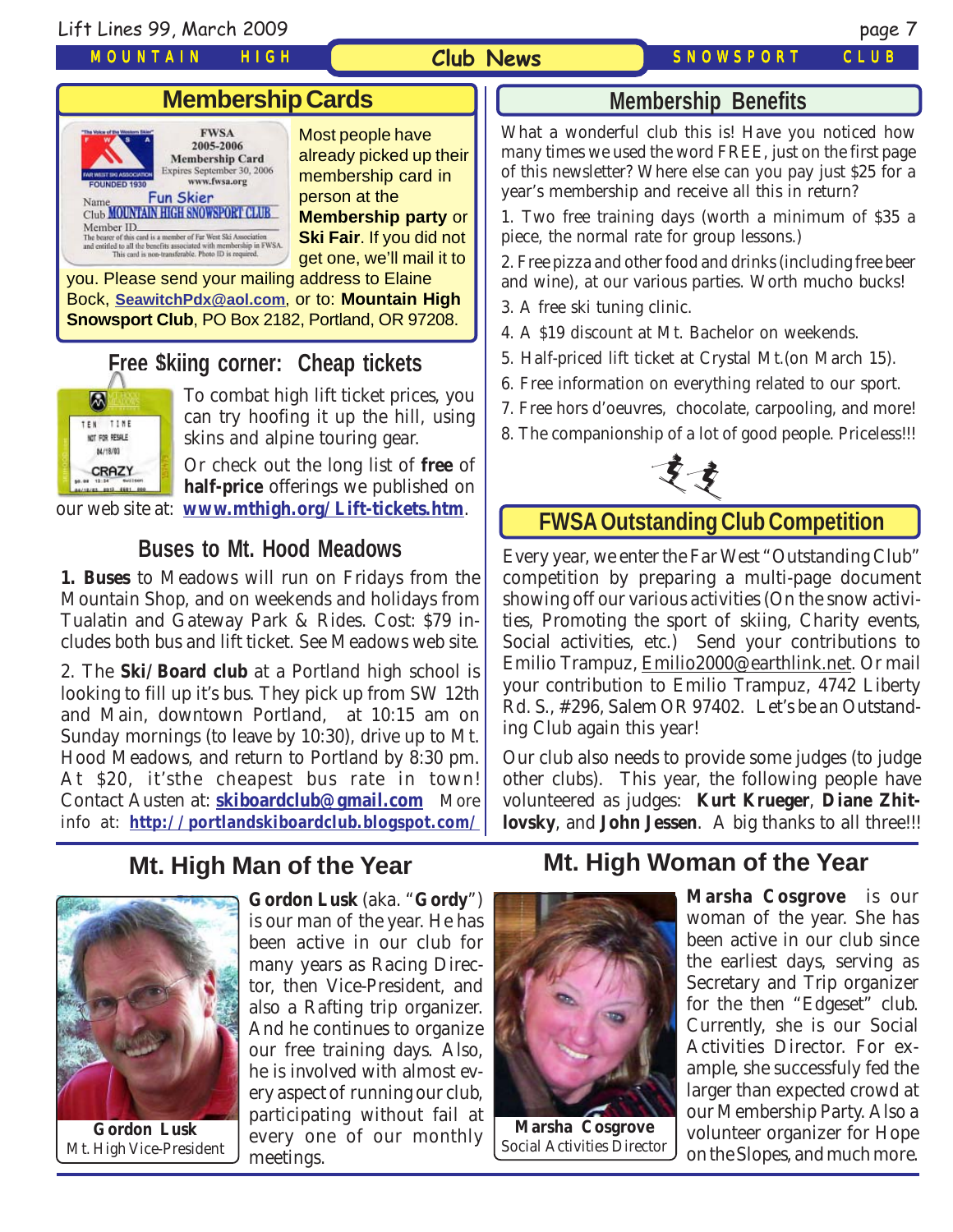| page 8                                                                                                                                                                                                                                                                                                                                                                                                                                                        |                                                                                                                                                                                                                                                                                                                                                                                                  |                                                                                                            | Lift Lines 99, March 2009                                                                                                                                                                                                                              |      |  |  |  |
|---------------------------------------------------------------------------------------------------------------------------------------------------------------------------------------------------------------------------------------------------------------------------------------------------------------------------------------------------------------------------------------------------------------------------------------------------------------|--------------------------------------------------------------------------------------------------------------------------------------------------------------------------------------------------------------------------------------------------------------------------------------------------------------------------------------------------------------------------------------------------|------------------------------------------------------------------------------------------------------------|--------------------------------------------------------------------------------------------------------------------------------------------------------------------------------------------------------------------------------------------------------|------|--|--|--|
| HIGH<br><b>MOUNTAIN</b>                                                                                                                                                                                                                                                                                                                                                                                                                                       | <b>Upcoming Events</b>                                                                                                                                                                                                                                                                                                                                                                           |                                                                                                            | <b>SNOWSPORT</b>                                                                                                                                                                                                                                       | CLUB |  |  |  |
| <b>Mailbox</b>                                                                                                                                                                                                                                                                                                                                                                                                                                                |                                                                                                                                                                                                                                                                                                                                                                                                  | Mt. Bachelor might not know the names of every single<br>club in Oregon. But they do know about the NWSCC. |                                                                                                                                                                                                                                                        |      |  |  |  |
| I'm going to Mt Bachelor next week and would like<br>to take advantage of my Far West Ski Associa-<br>tion membership for discounted lift tickets. Mt. Bach-<br>elor says they require a membership card and photo<br>ID. I have the membership card that I received from<br>Mtn. High, but it has no Member ID number and no<br>photo ID.<br>By the way, I am thoroughly enjoying my first year as a<br>Mt. High member and PACRAT racer. "Thank you" to all | Most local ski clubs, including ours, are a member of<br>the NWSCC. So, just remember that you are also a<br>member of the NWSCC, by virtue of membership in our<br>club. In fact, you are also a member of the Far West Ski<br>Association (FWSA).<br>Our club doesn't keep any membership numbers. We<br>track you by name, not by number. Just make sure your<br>NAME is written on the card. |                                                                                                            |                                                                                                                                                                                                                                                        |      |  |  |  |
| of you who devote so much time to organizing club<br>activities. - Phil                                                                                                                                                                                                                                                                                                                                                                                       | As for the photo ID, what they mean is some other piece<br>of ID, such as your driver's license or your passport.                                                                                                                                                                                                                                                                                |                                                                                                            |                                                                                                                                                                                                                                                        |      |  |  |  |
| Just bring your club membership card (which<br>doubles as a NW Ski Club Council card as well).<br>In fact, you need to show them the back of the card, the<br>side that says "Northwest Ski Club Council", because<br>Mt. Bachelor's offer was made directly to the NWSCC.                                                                                                                                                                                    | NOTE: Don't go to the regular ticket window at Mt.<br>Bachelor. They probably don't know about this deal<br>there. Instead, go inside the ticket building (the one in<br>the main parking lot), and go to the Sports Desk (or<br>Guest Services?) counter. Good luck, and have fun!                                                                                                              |                                                                                                            |                                                                                                                                                                                                                                                        |      |  |  |  |
| you get a "Fusion Pass" for the day, allowing you to ski both ski areas.<br>So, come on over to Skibowl, at least in the evening, for the party, the live music, the BBQ,<br>and the torchlight parade.<br>Better yet, do something for Cancer. Sign up for a team for this vertical challenge. See more                                                                                                                                                      |                                                                                                                                                                                                                                                                                                                                                                                                  |                                                                                                            |                                                                                                                                                                                                                                                        |      |  |  |  |
| info below, or on our web site at: www.mthigh.org/Events.htm#Hope on the Slopes.<br>The American Cancer Society, 1-800-ACS-2345, www.cancer.org<br>American<br>Cancer<br><b>Hope on the Slopes</b><br>ociety <sup>®</sup>                                                                                                                                                                                                                                     |                                                                                                                                                                                                                                                                                                                                                                                                  |                                                                                                            |                                                                                                                                                                                                                                                        |      |  |  |  |
|                                                                                                                                                                                                                                                                                                                                                                                                                                                               |                                                                                                                                                                                                                                                                                                                                                                                                  |                                                                                                            | Mt. Hood Skibowl<br>Friday - Saturday, March 20-21, 2009<br>Survivor recognition, torchlight parade,                                                                                                                                                   |      |  |  |  |
|                                                                                                                                                                                                                                                                                                                                                                                                                                                               |                                                                                                                                                                                                                                                                                                                                                                                                  |                                                                                                            | live music, BBQ and more!                                                                                                                                                                                                                              |      |  |  |  |
|                                                                                                                                                                                                                                                                                                                                                                                                                                                               |                                                                                                                                                                                                                                                                                                                                                                                                  | win prizes!                                                                                                | <b>Fundraising Challenge: Top fund-raisers will</b><br>Vertical Feet Challenge: Medals and prizes for<br>the most vertical (most runs) in 3 categories:<br>GOLD 24-hour (1 PM - 1PM),<br>SILVER 18-hour (7 PM - 1 PM),<br>BRONZE 6-hour (7 AM - 1 PM). |      |  |  |  |
|                                                                                                                                                                                                                                                                                                                                                                                                                                                               |                                                                                                                                                                                                                                                                                                                                                                                                  |                                                                                                            |                                                                                                                                                                                                                                                        |      |  |  |  |
| Sign up as an individual: \$35.<br>Sign up a team of 5 - 15 people: \$150<br>Start your own team, join an existing team, or just<br>donate. Each team and each individual gets their own<br>web page to promote the event.                                                                                                                                                                                                                                    |                                                                                                                                                                                                                                                                                                                                                                                                  |                                                                                                            |                                                                                                                                                                                                                                                        |      |  |  |  |
| Discounted Hope on the Slopes event lift tickets avail-<br>able on March 20-21.                                                                                                                                                                                                                                                                                                                                                                               |                                                                                                                                                                                                                                                                                                                                                                                                  |                                                                                                            |                                                                                                                                                                                                                                                        |      |  |  |  |
| Volunteer helpers also needed. Contact Bonnie Ell,<br>503-795-3963 or <b>bonnie.ell@cancer.org.</b>                                                                                                                                                                                                                                                                                                                                                           |                                                                                                                                                                                                                                                                                                                                                                                                  |                                                                                                            |                                                                                                                                                                                                                                                        |      |  |  |  |
| Details and registration at:<br>www.OregonHopeOnTheSlopes.org                                                                                                                                                                                                                                                                                                                                                                                                 |                                                                                                                                                                                                                                                                                                                                                                                                  |                                                                                                            |                                                                                                                                                                                                                                                        |      |  |  |  |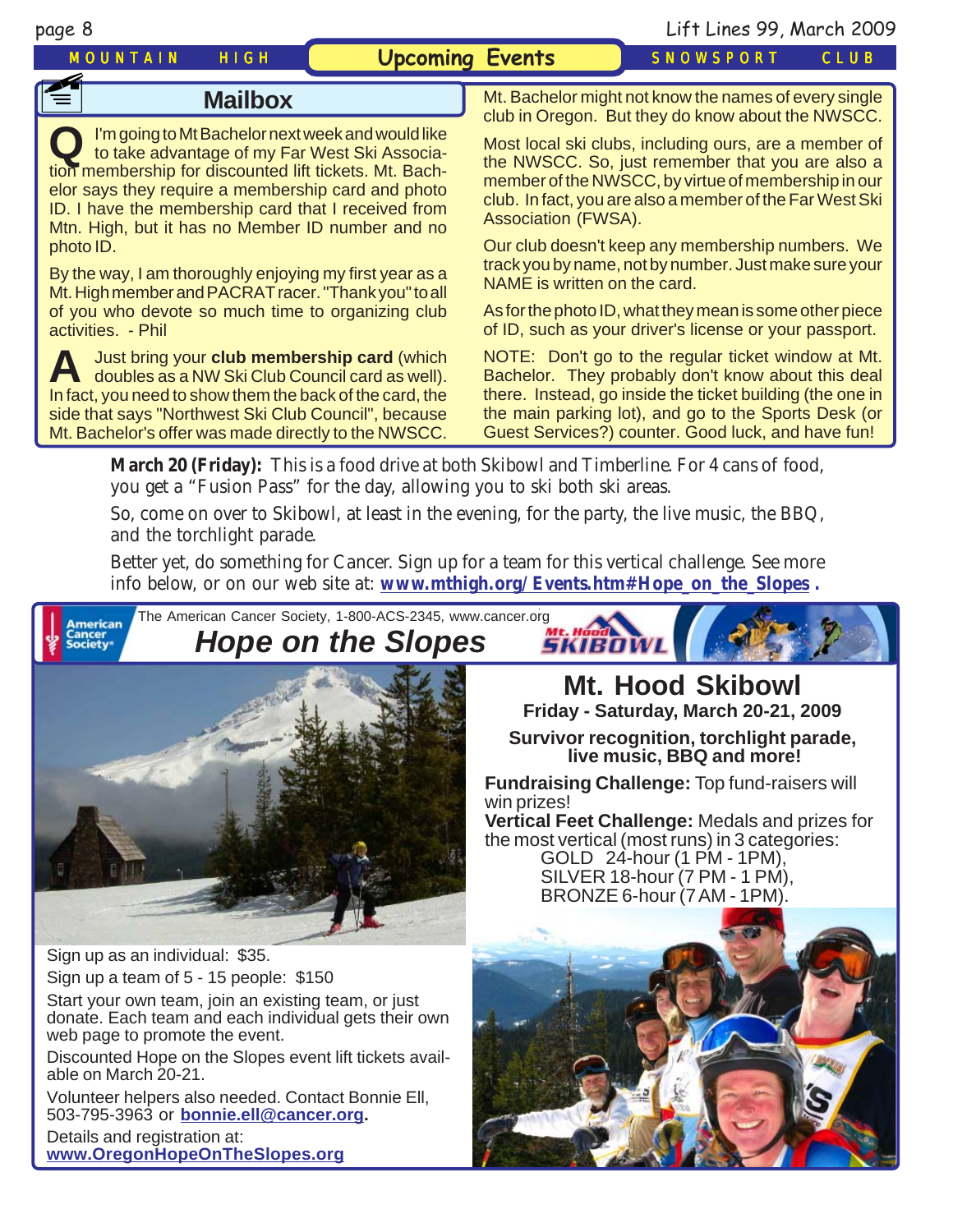*MOUNTAIN HIGH*

**Upcoming trips** *SNOWSPORT CLUB*

 $\blacksquare$ 

# **Winter Trips** NWSCC

Over half of our trips are now either past, or have filled up already. Our **Crystal Mt.** trip is starting in just a few days, Friday, March 13th.

Only a couple more trips are still available, and here are their signup deadlines:

# **Signup deadlines:**

- **1. Heavenly/Tahoe:by Feb. 28**
- **2. Bachelor Blitz: by Mar. 25**

Sign up now, or forever hold your peace!

*See our [Trips Cancellation Policy](http://www.mthigh.org/Documents/Trip-Cancellation-Policy.pdf) on page 12.. More info and trip updates will be posted on our web site: [www.mthigh.org/Trips.htm](http://www.mthigh.org/Trips.htm).*



#### **Skiyente Family Trip**  $\bigoplus$

**April 10-12, 2009.** Each year, the all female Skiyente Ski Club organizes a Family trip, open to all members of local ski clubs.

This year, the trip will be to Mt. Bachelor, on Easter weekend. People will be driving and/or carpooling.

Send \$100 deposit to Skiyente Ski Club, P.O. Box 56342, Portland OR 97238.

Contact: Colleen Walter, **[colleenski2002@yahoo.com](mailto:colleenski2002@yahoo.com)**.

See more info on our web site, on the **[TRIPS](http://www.mthigh.org/Trips.htm)** page.

**Spring Bachelor Blitz !!!**



#### **Apr. 10-12, 2009.**

 Join your fellow NWSCC members (other local ski clubs) as we celebrate the 50th anniversary of Mt. Bachelor and the 30th anniversary of the NWSCC this season.

Included in the Anniversary Celebration:

- **Lodging** at the convenient Bend Riverhouse, Friday & Saturday all rooms have two queen beds
- **Full, Hot Breakfast** each morning
- **Celebration Dinner Party** Saturday night with the group (Mexican buffet).

All this fun is only \$**129** per person, double occupancy! Other per person prices:

- single occupancy \$219, or
- triple occupancy \$109, or
- quad occupancy \$99.

If you want triple or quad occupancy, you must sign up as a group using the registration form, and if someone in your group drops out, you will be expected to pay the higher price for fewer people in the room. Cancellations may be subject to penalty.

Bring your family!! Children 13 and older must pay the full price for this trip as detailed above, but children from ages 6-12 in a room with two paying adults or children 13 and older only pay \$20 for the weekend (including breakfasts and dinner), and children under 5 are FREE!

Lift tickets are not included; Bachelor has given us a VERY special prices:

2-day price of only \$79 (which is \$39.50 per day) or

3-day price of only \$99 (which is \$33.00 per day).

(You are welcome to purchase single day tickets at Mt. Bachelor's "NWSCC" ticket price of \$50.)

**Sign up now to hold your spot! Deadline to reserve rooms and for Dinner/Party is March 25, 2009.**

Please use the **[registration form](http://www.mthigh.org/Trips/2009%20Blitz%20Flyer-April.pdf)** attached to the **[flyer](http://www.mthigh.org/Trips/2009%20Blitz%20Flyer-April.pdf)**, and make your check forMail a \$129 check to: NWSCC P.O. Box 1915 Portland, OR 97207.

Contact **Debbi Kor** at: **[ijustwannarun1@comcast.net](mailto:Ijustwannarun1@comcast.net)**, 206/283-0269. Info on TRIPS page: **[www.mthigh.org/Trips.htm#Bachelor\\_Blitz](http://www.mthigh.org/Trips.htm#Bachelor_Blitz)**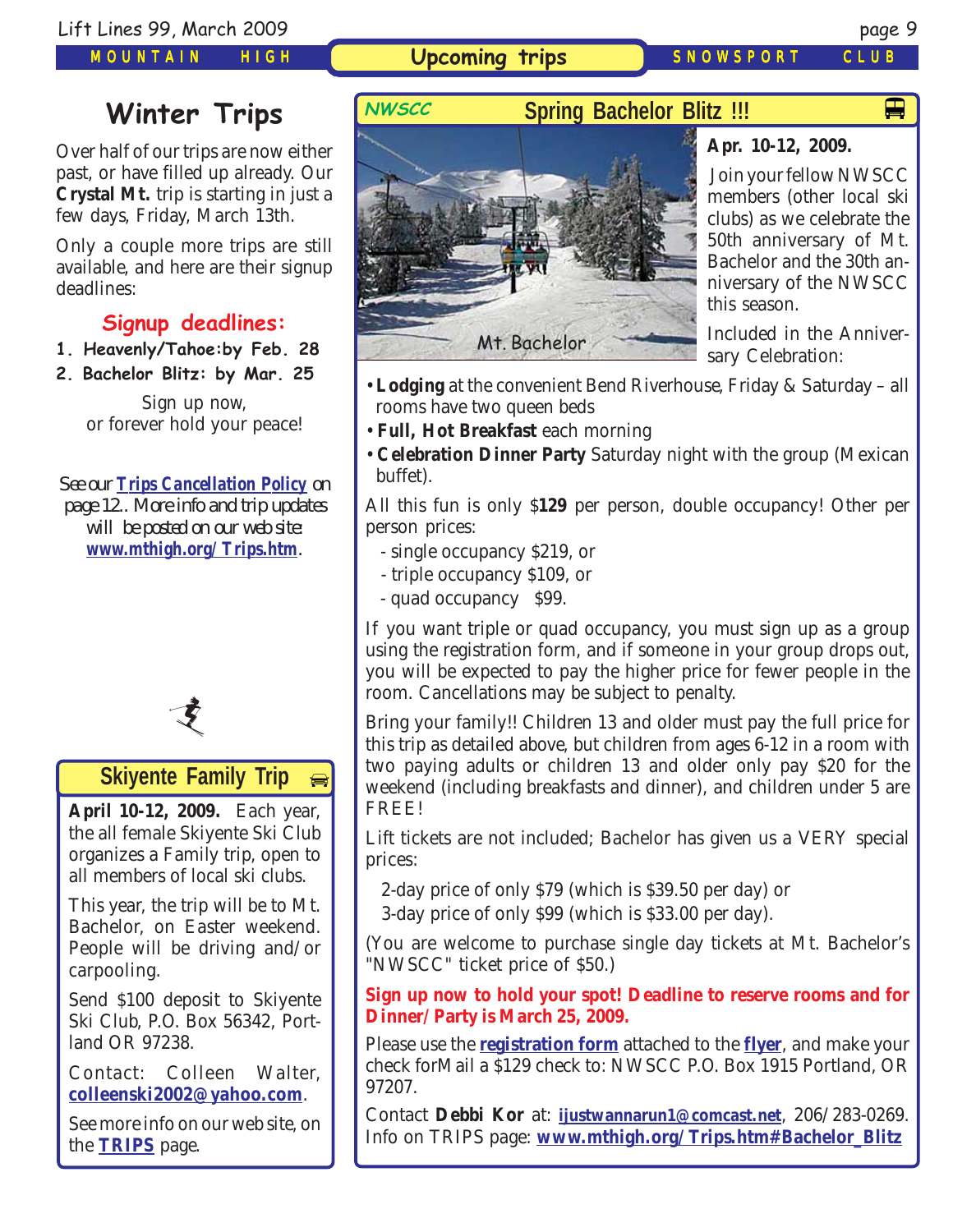**Mt.High**

### *MOUNTAIN HIGH* **Trips** *SNOWSPORT CLUB*

**[Crystal Mountain \(bus trip\)](http://www.crystalmt.com/)**

**March 13-15, 2009.** Our annual Mt. High weekend bus trip. 2 nights/2 days. We leave Friday around 5:00 pm. Lots of fun on the bus - the best way to get to know other club members! We'll return Sunday by 8 pm.

**Crystal Mountain** is the largest ski area in Washington with 3,100 vertical feet and 57 named runs. There's everything from gentle groomed cruising runs for beginners to challenging steeps - backcountry, glades, chutes and unbelievable black runs for the more adventurous. Skiing Magazine voted Crystal Mountain the #7 top mountain in North America. There are 2 six-pack hi-speed lifts, 2 hi-speed quads, 2 triples, and 4 doubles.

> New since our last trip to Crystal Mountain in 2005 is the Northway lift, a double chair that moves faster than normal, providing access to 1,000 new acres and increasing Crystal's terrain by 77%. There are now 2,300 acres of lift served terrain, plus 500 acres of backcountry. [Crystal Mt.](http://www.crystalmt.com/)

> > We'll again stay at the Park Center Hotel in the center of Enumclaw, 45 minutes from the mountain. Breakfast is provided for hotel guests.

We kept the cost down by using a sliding scale. **The more people, the lower the price** (\$3 less for every additional 2 people). Since we have

filled the bus, the total price is nows **\$190** for the bus trip, 2 nights' lodging, 2 breakfasts, and one lift ticket. The reason for only one lift ticket is that on Sunday, March 15, Crystal Mountain is allowing all NWSCC club members to buy tickets at half price - only \$30 - but you have to go to the ticket window yourself and show your NWSCC card (i.e. your club membership card; you'll get it when you re-join for 2008-09). **50 people have salready filled the bus. Some people cancelled, so everyone who was on the waiting list is now in!**

Use **[Dough Transmittal form](http://www.mthigh.org/Documents/DOUGH%20TRANSMITTAL%20FORM.pdf)**, p.11, **to send the remainder of your full payment right now. Also, let Linda know if you are over 70, or if you don't need a lift ticket for Saturday.** No refunds after Feb. 15 unless you fill your spot. See our **[Cancellation policy](http://www.mthigh.org/Documents/Trip-Cancellation-Policy.pdf)** on our web site.

Contact **Linda McGavin:** (503)652-2840, **[Trips@mthigh.org](mailto:Trips@mthigh.org)**.



Harry and Lisa at Heavenly, Lake Tahoe

# Mt.High **Download Cake Tahoe / Heavenly**

**Mar. 28 - Apr.2, 2009** A 5-day trip (Saturday - Thursday).

**Skiing:** Heavenly is our main destination, with 4,800 acres and 3,500 vertical feet, and slopes in both California and Nevada. But, we'll ski other places too. **Approximately 17 people have signed up so far.**

**Lodging:** Lakeland village condos, 1-4 bedrooms, full kitchen, hot tub, heated pool, sauna, free shuttles, 1 mile to the lifts.

**Fly to Reno (on your own),** or drive, or rent a car. Janice can help you carpool with others. You can also link this trip with the Far West Championships at Northstar, which start the day after this trip ends.

**Price:** Approx. \$**400** (yet to be finalized) includes:

- \* 5 nights lodging, in shared condo. \* Breakfast
- \* 2 of 3 days lift ticket to Heavenly \* Wine & cheese welcome party,
- \* Shuttle around town and to Heavenly gondola or tram.

Contact **Janice Jessen**: **[jessen9011@comcast.net](mailto:jessen9011@comcast.net)** Send \$100 deposit. Use **[Dough Transmittal form](http://www.mthigh.org/Documents/DOUGH%20TRANSMITTAL%20FORM.pdf)**, p.11.

#### **Remaining payment in full due by Feb. 28.**

Note: No cancellations in the last 30 days. See our **[Cancellation policy](http://www.mthigh.org/Documents/Trip-Cancellation-Policy.pdf)** on the web site.





 $\blacksquare$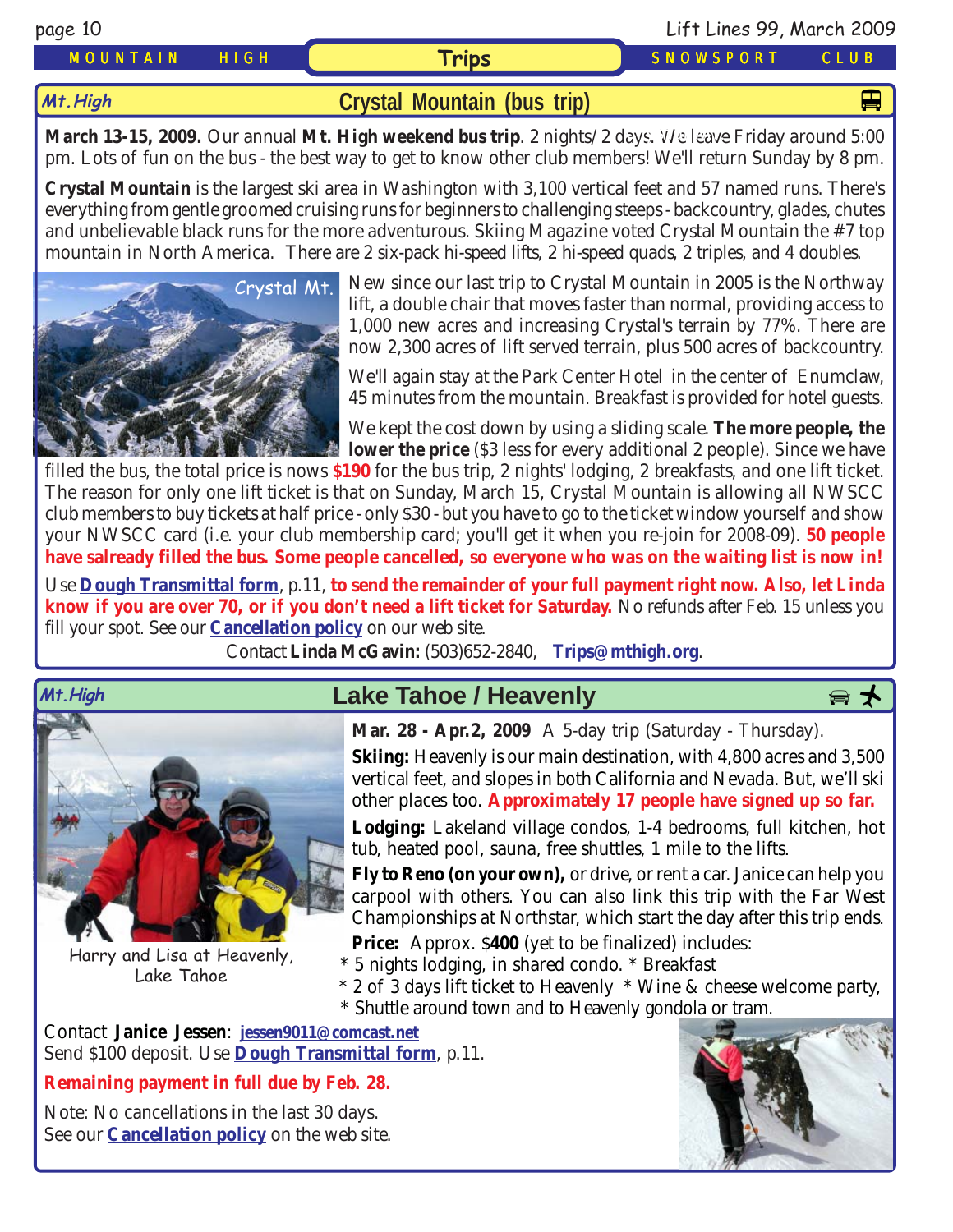*MOUNTAIN HIGH* Lift Lines 99, March 2009 page 11 *SNOWSPORT CLUB* **Mountain High snowsport club contacts:** *President:* Terry White, H: 503-781-4558, **[TWhite223@msn.com](mailto:TWhite223@msn.com)** *Vice-President:* Gordon Lusk, H: 503-804-8363, **[GordyLusk@hotmail.com](mailto:gordylusk@hotmail.com)** *Secretary:* Diane Zhitlovsky,H: 503-244-3392, **[Dianezhi@hotmail.com](mailto:dianezhi@hotmail.com)** *Treasurer:* Sandi Dykstra, H: 503-629-0177, **[sandid@aol.com](mailto:sandid@aol.com)** *Membership Director:* **Elaine Bock,<br>
Race Director: Bruce Ellison** *Race Director:* Bruce Ellison, H: 503-697-7892, **[Yuffiet@comcast.net](mailto:Yuffiet@comcast.net)** *Newsletter Editor:* Emilio Trampuz, H: 1-503-378-0171, **i[nfo@mthigh.org](mailto:info@mthigh.org)** *Social Activities:* Marsha Cosgrove,H: 503-799-2833, *Golf:* Cal Eddy, H: 503-631-3115, W: 503-805-8606, **[baebaw@ccwebster.net](mailto:baebaw@ccwebster.net)** *Mid-week skiing:* George Yun H: 503-697-3055, **[boar2m@msn.com](mailto:boar2m@msn.com)** *NWSCC Rep:* Debbi Kor, H: 503-314-7078, **[ijustwannarun1@comcast.net](mailto:Ijustwannarun1@comcast.net)** *Trip Directors:* Linda McGavin, H: 503-652-2840, **[Trips@mthigh.org](mailto:Trips@mthigh.org)** Janice Jessen, H: 503-636-0687, **[jessen9011@comcast.net](mailto:jessen9011@comcast.net) Mountain High Meeting Usually the last Tuesday of the month. March 24 (Tue.)**: Open to all who want to get more involved with the club. This is a planning meeting Gather at **6:00 pm**. Start at **6:30 pm**. Location: **Round Table Pizza,** 10070 SW Baerbur Blvd., (near Capitol). **Contacts / Club info** General info: **[info@mthigh.org](mailto:info@MtHigh.org)** Web site: **[www.mthigh.org](http://www.mthigh.org/)**  $\frac{1}{\sqrt{1-\frac{1}{\sqrt{1-\frac{1}{\sqrt{1-\frac{1}{\sqrt{1-\frac{1}{\sqrt{1-\frac{1}{\sqrt{1-\frac{1}{\sqrt{1-\frac{1}{\sqrt{1-\frac{1}{\sqrt{1-\frac{1}{\sqrt{1-\frac{1}{\sqrt{1-\frac{1}{\sqrt{1-\frac{1}{\sqrt{1-\frac{1}{\sqrt{1-\frac{1}{\sqrt{1-\frac{1}{\sqrt{1-\frac{1}{\sqrt{1-\frac{1}{\sqrt{1-\frac{1}{\sqrt{1-\frac{1}{\sqrt{1-\frac{1}{\sqrt{1-\frac{1}{\sqrt{1-\frac{1}{\sqrt{1-\frac{1}{\sqrt{1-\frac{1$  **Spring Passes** Spring, the best time for skiing, is just starting. Good snow cover, sunshine and no crowds. On top of that, less expensive lift tickets. Spring paasses are valid from March 1st till the end of May, or till the end of season. The prices are: 1. Mt. Hood Skibowl: \$80 (to celebrate Skibowl's 80th year). 2. Timberline: \$99. 3. Mt. Hood Meadows: \$99. 4. Fusion Spring Pass: \$179 (includes both Skibowl and Timberline).  $\overrightarrow{\mathbf{X}}$ 

# DOUGH TRANSMITTAL FORM

Mail check payable to: Mountain High Snowsport Club, PO Box 2182, Portland, OR 97208.

Whereas the Mountain High Snowsport Club ("Club") is an orga-

| PLEASE PRINT CLEARLY:                                                                      | [ ] New membership                                                                                                                                                                                                                                                                         | [ ] Renewal                                                                                                                                                                                                                                                                                                         |          | which cas the Modificant High Showsport Grab ("Grab") is an orga<br>nization of fun loving ADULTS whose events are organized by<br>members who volunteer their efforts for the enjoyment of their                                                                                                                   |
|--------------------------------------------------------------------------------------------|--------------------------------------------------------------------------------------------------------------------------------------------------------------------------------------------------------------------------------------------------------------------------------------------|---------------------------------------------------------------------------------------------------------------------------------------------------------------------------------------------------------------------------------------------------------------------------------------------------------------------|----------|---------------------------------------------------------------------------------------------------------------------------------------------------------------------------------------------------------------------------------------------------------------------------------------------------------------------|
|                                                                                            | Name(s):                                                                                                                                                                                                                                                                                   |                                                                                                                                                                                                                                                                                                                     |          | fellow members and friends, please remember when I partici-<br>pate in Club events I do so at my own risk. Sporting activities,                                                                                                                                                                                     |
|                                                                                            |                                                                                                                                                                                                                                                                                            |                                                                                                                                                                                                                                                                                                                     |          | indeed, any activity, includes inherent risks. I will evaluate my<br>own abilities and responsibilities and join in the Club fun as a                                                                                                                                                                               |
|                                                                                            |                                                                                                                                                                                                                                                                                            |                                                                                                                                                                                                                                                                                                                     |          | responsible and considerate adult. I will not hold the Club or any<br>Club officer liable for the consequences of my decisions and my<br>behavior. The bottom line is, stuff just happens sometimes and                                                                                                             |
|                                                                                            |                                                                                                                                                                                                                                                                                            |                                                                                                                                                                                                                                                                                                                     |          | the club volunteers are not to be blamed for helping us have fun.<br>Besides, the Club has no assets, except for a leftover banner,<br>some balloons, or a couple of empty beer bottles with the Club's                                                                                                             |
| <b>Email Preferences:</b><br>[] No changes<br>(same as last year)                          | - Newsletter (once a month): [ ] yes, link only [ ] yes, complete file<br>- Club news & events (between newsletters): [ ] yes [ ] no<br>- Other ski news (NWSCC, FWSA, ski areas, trips): [ ] yes [ ] no<br>- Is it OK to share your email address with other club members? [ ] Yes [ ] No |                                                                                                                                                                                                                                                                                                                     | $[ ]$ no |                                                                                                                                                                                                                                                                                                                     |
|                                                                                            | Please take my money, and apply it toward the following Ski Club fun stuff:                                                                                                                                                                                                                |                                                                                                                                                                                                                                                                                                                     |          | Deposit?Paidinfull?                                                                                                                                                                                                                                                                                                 |
| $\Box$ Annual Membership (Oct. 1, 2008 - Sept. 2009): Single (\$25); couple (\$40)         |                                                                                                                                                                                                                                                                                            |                                                                                                                                                                                                                                                                                                                     |          | $\frac{1}{2}$ $\frac{1}{2}$ $\frac{1}{2}$ $\frac{1}{2}$ $\frac{1}{2}$ $\frac{1}{2}$ $\frac{1}{2}$ $\frac{1}{2}$ $\frac{1}{2}$ $\frac{1}{2}$ $\frac{1}{2}$ $\frac{1}{2}$ $\frac{1}{2}$ $\frac{1}{2}$ $\frac{1}{2}$ $\frac{1}{2}$ $\frac{1}{2}$ $\frac{1}{2}$ $\frac{1}{2}$ $\frac{1}{2}$ $\frac{1}{2}$ $\frac{1}{2}$ |
| □ PACRAT Racing (2008/09) Total: \$85 Team name: __________________                        |                                                                                                                                                                                                                                                                                            |                                                                                                                                                                                                                                                                                                                     |          | $\frac{1}{2}$ $\frac{1}{2}$ $\frac{1}{2}$ $\frac{1}{2}$ $\frac{1}{2}$ $\frac{1}{2}$ $\frac{1}{2}$ $\frac{1}{2}$ $\frac{1}{2}$ $\frac{1}{2}$ $\frac{1}{2}$ $\frac{1}{2}$ $\frac{1}{2}$ $\frac{1}{2}$ $\frac{1}{2}$ $\frac{1}{2}$ $\frac{1}{2}$ $\frac{1}{2}$ $\frac{1}{2}$ $\frac{1}{2}$ $\frac{1}{2}$ $\frac{1}{2}$ |
| $\Box$ Schweitzer (Feb.18-22,2009) 1st dep.: \$100,2nd dep.: \$230 by Nov.10., Total=\$684 |                                                                                                                                                                                                                                                                                            | $\frac{1}{2}$ $\frac{1}{2}$ $\frac{1}{2}$ $\frac{1}{2}$ $\frac{1}{2}$ $\frac{1}{2}$ $\frac{1}{2}$ $\frac{1}{2}$ $\frac{1}{2}$ $\frac{1}{2}$ $\frac{1}{2}$ $\frac{1}{2}$ $\frac{1}{2}$ $\frac{1}{2}$ $\frac{1}{2}$ $\frac{1}{2}$ $\frac{1}{2}$ $\frac{1}{2}$ $\frac{1}{2}$ $\frac{1}{2}$ $\frac{1}{2}$ $\frac{1}{2}$ |          |                                                                                                                                                                                                                                                                                                                     |
| $\Box$ Crystal (March 13-15, 2009) Deposit: \$100 by Nov. 30., Total=\$190 by Feb. 15.     |                                                                                                                                                                                                                                                                                            |                                                                                                                                                                                                                                                                                                                     |          | $\frac{1}{2}$ $\frac{1}{2}$ $\frac{1}{2}$ $\frac{1}{2}$ $\frac{1}{2}$ $\frac{1}{2}$ $\frac{1}{2}$ $\frac{1}{2}$ $\frac{1}{2}$ $\frac{1}{2}$ $\frac{1}{2}$ $\frac{1}{2}$ $\frac{1}{2}$ $\frac{1}{2}$ $\frac{1}{2}$ $\frac{1}{2}$ $\frac{1}{2}$ $\frac{1}{2}$ $\frac{1}{2}$ $\frac{1}{2}$ $\frac{1}{2}$ $\frac{1}{2}$ |
|                                                                                            | $\Box$ Heavenly (Mar.28-Apr.2,2009) Deposit: \$100 by Nov.30., Total=\$400 by Feb.28                                                                                                                                                                                                       |                                                                                                                                                                                                                                                                                                                     |          | $\frac{1}{2}$ $\frac{1}{2}$ $\frac{1}{2}$ $\frac{1}{2}$ $\frac{1}{2}$ $\frac{1}{2}$ $\frac{1}{2}$ $\frac{1}{2}$ $\frac{1}{2}$ $\frac{1}{2}$ $\frac{1}{2}$ $\frac{1}{2}$ $\frac{1}{2}$ $\frac{1}{2}$ $\frac{1}{2}$ $\frac{1}{2}$ $\frac{1}{2}$ $\frac{1}{2}$ $\frac{1}{2}$ $\frac{1}{2}$ $\frac{1}{2}$ $\frac{1}{2}$ |
|                                                                                            |                                                                                                                                                                                                                                                                                            |                                                                                                                                                                                                                                                                                                                     |          | <u> 1989 - Johann John Stone, mars eta industrial eta industrial eta industrial eta industrial eta industrial e</u>                                                                                                                                                                                                 |
|                                                                                            | Comments (For whom you are paying. Roommate requests,): ______________________                                                                                                                                                                                                             |                                                                                                                                                                                                                                                                                                                     |          |                                                                                                                                                                                                                                                                                                                     |
|                                                                                            |                                                                                                                                                                                                                                                                                            |                                                                                                                                                                                                                                                                                                                     |          | Date: and the contract of the contract of the contract of the contract of the contract of the contract of the contract of the contract of the contract of the contract of the contract of the contract of the contract of the                                                                                       |
|                                                                                            |                                                                                                                                                                                                                                                                                            |                                                                                                                                                                                                                                                                                                                     |          | Date: and the contract of the contract of the contract of the contract of the contract of the contract of the contract of the contract of the contract of the contract of the contract of the contract of the contract of the                                                                                       |